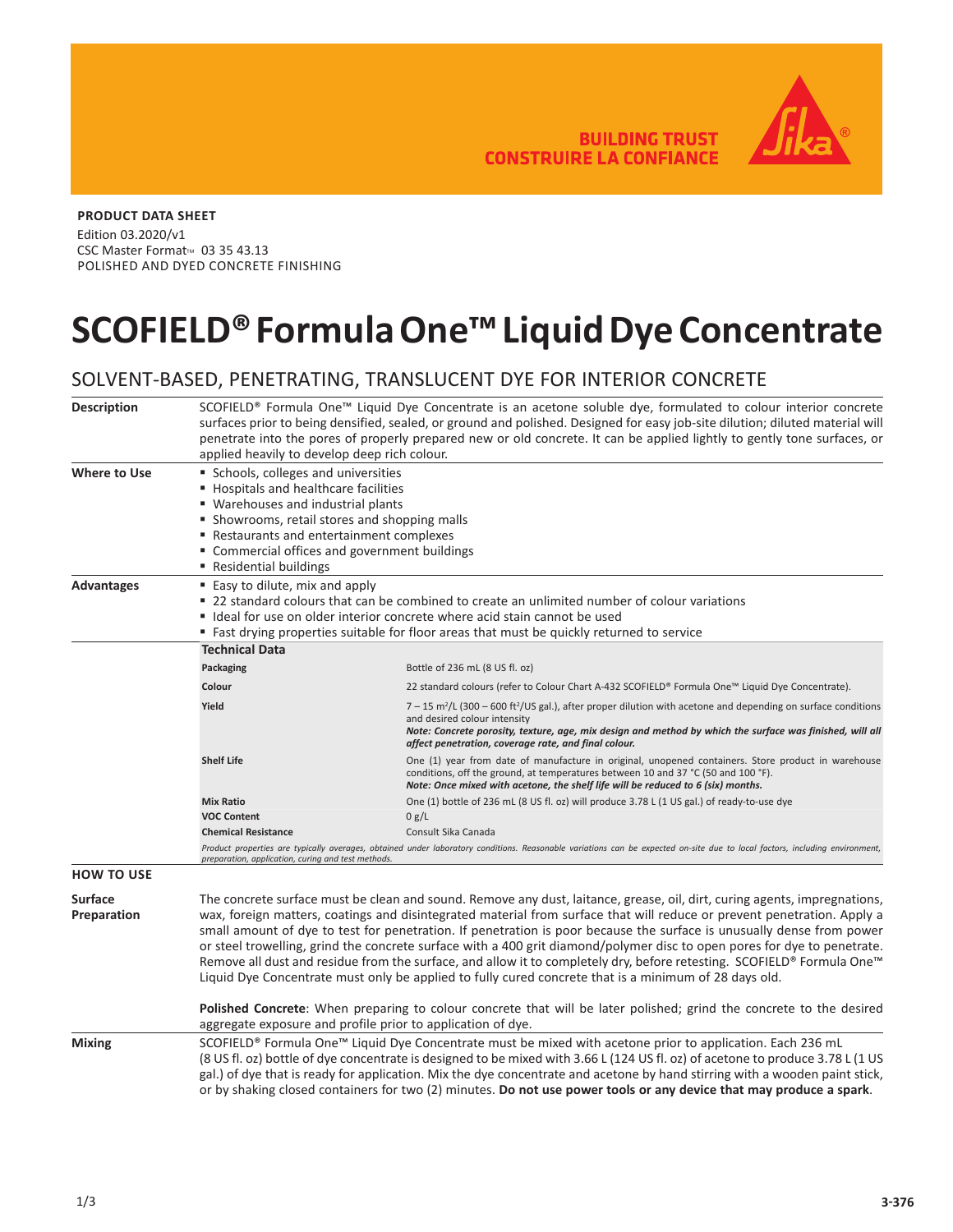| <b>Application</b> | Divide work areas into sections using walls, joint lines, or other stationary features to provide natural stopping points.<br>Adjacent surfaces should be adequately masked or protected from overspray and spills.                                                                                                                                                                                                                                                                                                                                                                                                                                                                                                                                                                                                                                                                                                                                                                                                                                                                                                                                                                                                                                                                                                                                                                                                                                                                                                                                                                                                                                                                                                                                                                                                                                                                                                                                                                                                                                                                                                                                                                                                                                                                                                                                                                                                                                                                                                                                                                                                                                               |  |  |
|--------------------|-------------------------------------------------------------------------------------------------------------------------------------------------------------------------------------------------------------------------------------------------------------------------------------------------------------------------------------------------------------------------------------------------------------------------------------------------------------------------------------------------------------------------------------------------------------------------------------------------------------------------------------------------------------------------------------------------------------------------------------------------------------------------------------------------------------------------------------------------------------------------------------------------------------------------------------------------------------------------------------------------------------------------------------------------------------------------------------------------------------------------------------------------------------------------------------------------------------------------------------------------------------------------------------------------------------------------------------------------------------------------------------------------------------------------------------------------------------------------------------------------------------------------------------------------------------------------------------------------------------------------------------------------------------------------------------------------------------------------------------------------------------------------------------------------------------------------------------------------------------------------------------------------------------------------------------------------------------------------------------------------------------------------------------------------------------------------------------------------------------------------------------------------------------------------------------------------------------------------------------------------------------------------------------------------------------------------------------------------------------------------------------------------------------------------------------------------------------------------------------------------------------------------------------------------------------------------------------------------------------------------------------------------------------------|--|--|
|                    | All equipment, protective clothing and masking materials must be safe for use with acetone. Wear rubber gloves,<br>goggles and a dust mask. Wear the appropriate vapour respirator if using in any space where vapours may collect.<br>Consult the most recent Safety Data Sheet for advise on safe handling information.                                                                                                                                                                                                                                                                                                                                                                                                                                                                                                                                                                                                                                                                                                                                                                                                                                                                                                                                                                                                                                                                                                                                                                                                                                                                                                                                                                                                                                                                                                                                                                                                                                                                                                                                                                                                                                                                                                                                                                                                                                                                                                                                                                                                                                                                                                                                         |  |  |
|                    | Apply the SCOFIELD® Formula One™ Liquid Dye mixture uniformly in a consistent, overlapping circular motion. When<br>spraying, hold the spray tip approximately 300 mm (12 in) above the concrete surface. If puddles appear on the<br>surface, the mixture is being applied too heavy. SCOFIELD® Formula One™ Liquid Dye will dry to the touch in 5 - 15<br>minutes, and is ready for sealer system application 30 minutes after drying. To ensure good finish coat adhesion, all<br>excess dye remaining on the surface must be removed prior to application of the topcoat or sealer. Remove excess dye<br>with water and mild detergent using an auto scrubber, floor scrubber, or medium stiffness bristle brush.                                                                                                                                                                                                                                                                                                                                                                                                                                                                                                                                                                                                                                                                                                                                                                                                                                                                                                                                                                                                                                                                                                                                                                                                                                                                                                                                                                                                                                                                                                                                                                                                                                                                                                                                                                                                                                                                                                                                             |  |  |
|                    | <b>Ground and Polished Floors</b><br>Apply dye mixtures to floors ground to the desired aggregate exposure/profile and finished with a 400 grit resin/<br>diamond pad. Allow dye to dry to the touch; approximately 5-15 minutes Remove excess dye with water and mild<br>detergent using an auto scrubber, floor scrubber, or medium stiffness bristle brush. Apply a liberal coat of SCOFIELD®<br>Formula One <sup>™</sup> Lithium Densifier MP and polish with 800 grit resin/diamond pad. Apply SCOFIELD® Formula One™<br>Guard-W and continue polishing with progressively finer grit until the desired finish is achieved.                                                                                                                                                                                                                                                                                                                                                                                                                                                                                                                                                                                                                                                                                                                                                                                                                                                                                                                                                                                                                                                                                                                                                                                                                                                                                                                                                                                                                                                                                                                                                                                                                                                                                                                                                                                                                                                                                                                                                                                                                                  |  |  |
|                    | Note: Avoid roller marks! Only apply solvent-based topcoats and sealers with spray equipment.                                                                                                                                                                                                                                                                                                                                                                                                                                                                                                                                                                                                                                                                                                                                                                                                                                                                                                                                                                                                                                                                                                                                                                                                                                                                                                                                                                                                                                                                                                                                                                                                                                                                                                                                                                                                                                                                                                                                                                                                                                                                                                                                                                                                                                                                                                                                                                                                                                                                                                                                                                     |  |  |
| Clean Up           | Clean all tools and equipment thoroughly immediately after use/handling with clean acetone. Close container after<br>each use. In case of spillage, absorb with inert material and dispose of in accordance with applicable regulations. Do<br>not reuse empty container. Before using or handling, read the Safety Data Sheet and limitations.                                                                                                                                                                                                                                                                                                                                                                                                                                                                                                                                                                                                                                                                                                                                                                                                                                                                                                                                                                                                                                                                                                                                                                                                                                                                                                                                                                                                                                                                                                                                                                                                                                                                                                                                                                                                                                                                                                                                                                                                                                                                                                                                                                                                                                                                                                                   |  |  |
| <b>Limitations</b> | ■ SCOFIELD® Formula One™ Liquid Dye is best installed by skilled and experienced applicators. Consult Sika Canada<br>for advice and recommendations.<br>" Do not apply product on surfaces containing oil, dirt, prior coating, sealer, or other substances that impede<br>penetration are present. If any of these are present, dye may not penetrate.<br>■ SCOFIELD® Formula One™ Liquid Dye is not opaque. It will not hide surface blemishes, construction errors, or<br>imperfections.<br>Prior to application, ensure the concrete is dry by confirming that the Moisture Vapour Emission Rate (MVER) is<br>below 5 lb/1000 sq. ft per 24 hours, or test to determine Relative Humidity (R.H.) within the concrete is below 85 %.<br>Do not use on damp concrete, slabs on damp ground, or concrete that will be exposed to moisture. Moisture can<br>cause Liquid Dye to discolour or move within the slab and cause colour variation.<br>■ SCOFIELD® Formula One™ Liquid Dye is not designed as a stand-alone floor finish. After application it must be sealed<br>into the concrete with a premium protective coating such as SCOFIELD® Formula One™ Guard-W.<br>" Because concrete surface porosity varies, mottling and colour variations are likely to occur. Concrete from different<br>loads or pours, and in patched areas, may accept dye differently and be different in colour. Always evaluate the<br>entire concrete substrate for surface variation as note above prior to general application.<br>" The final colour effect produced will be unique to each concrete surface and sealer system selected, and may differ<br>significantly from that shown on the colour chart. Always evaluate dye mixtures, sealer systems, and application<br>techniques prior to general application.<br>• For interior concrete surfaces only, exposure to sunlight can cause colour change or fading<br>Sika strongly recommends that a job site mock-up be constructed on the actual substrate prior to general application<br>to verify and approve suitability for appearance, stain resistance and traction values. Mock-up area must be of<br>adequate size to be representative; be produced by the same workers who will apply the SCOFIELD® Formula One™<br>Liquid Dye Concentrate and any companion products, including grinding and polishing equipment and techniques.<br>All test sections must be prepared and treated as specified to verify and approve the suitability of the product for<br>its intended purpose.<br>■ Only surfaces that have adequate slip resistance should be considered for treatment with SCOFIELD® Formula One™ |  |  |
|                    | Liquid Dye Concentrate. Adequate provision should be made by the client throughout the selection and installation                                                                                                                                                                                                                                                                                                                                                                                                                                                                                                                                                                                                                                                                                                                                                                                                                                                                                                                                                                                                                                                                                                                                                                                                                                                                                                                                                                                                                                                                                                                                                                                                                                                                                                                                                                                                                                                                                                                                                                                                                                                                                                                                                                                                                                                                                                                                                                                                                                                                                                                                                 |  |  |

process to ensure the finished surface texture meets the end user's wet and dry traction requirements.